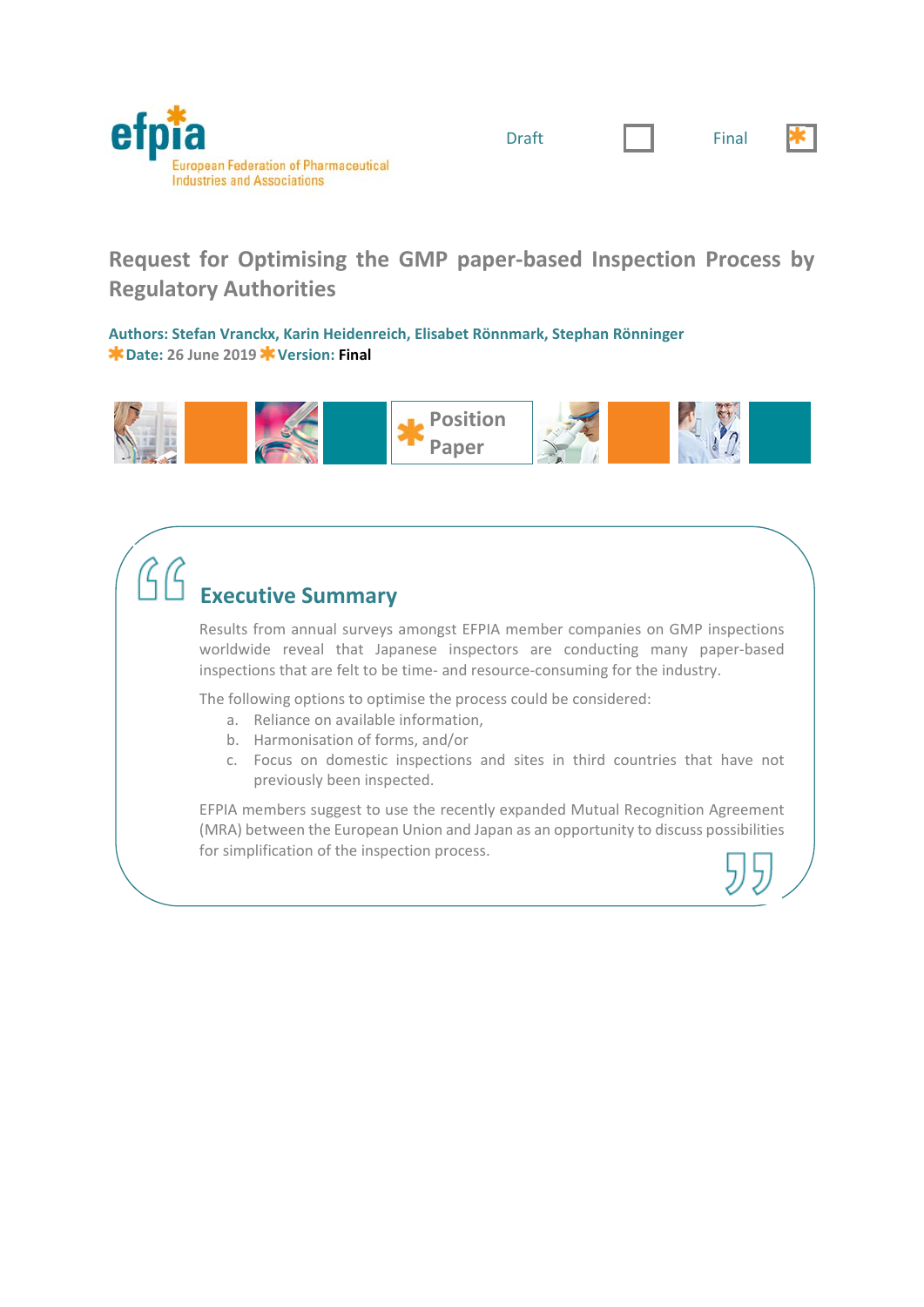EFPIA  $*$  26 June 2019  $*$  Request for Optimising the GMP paper-based Inspection Process by Regulatory Authorities

Draft Final



## **1. The situation**

According to the Pharmaceutical Inspection Cooperation Scheme (PIC/S), remote (desktop) review consists of the evaluation of several components, including information provided by companies. The review of this information is referred in this document as "paper‐based" inspections (Figure 1).



Figure 1: Remote (desktop) review includes evaluation of information provided by other inspectorates, companies and other sources.

EFPIA's annual inspection survey of 2019 amongst member companies looking at inspections that occurred in 2018 indicates that Japan<sup>1</sup> performs 61% of all reported paper-based inspections, compared to South Korea and Turkey with 4% each and USA, Australia, Russia, Brazil and China with 2% each<sup>2</sup>. Paper‐based inspections can be conducted both for domestic and foreign located manufacturing sites for regulatory/accreditation purposes. In this document, we are referring to all types of GMP (Good Manufacturing Practice) inspections, which in the case of Japan include:

<sup>2</sup> Publication of the annual Regulatory GMP/GDP Inspections surveys: https://www.efpia.eu/aboutmedicines/development‐of‐medicines/regulations‐safety‐supply/annual‐regulatory‐gmpgdp‐inspection‐survey/; Link to the 2018 assessment: https://www.efpia.eu/media/412840/efpia-2018-reg-inspection-survey\_v2public.pdf



EFPIA Brussels Office Leopold Plaza Building \* Rue du Trône 108 B-1050 Brussels **\*** Belgium Tel:  $+32(0)26262555$ www.efpia.eu  $*$  info@efpia.eu



 $\overline{a}$ <sup>1</sup> Pharma Medical Device Act Art. 14.6, relating to the procedure for GMP inspections either on‐site or via desktop (Section2.1)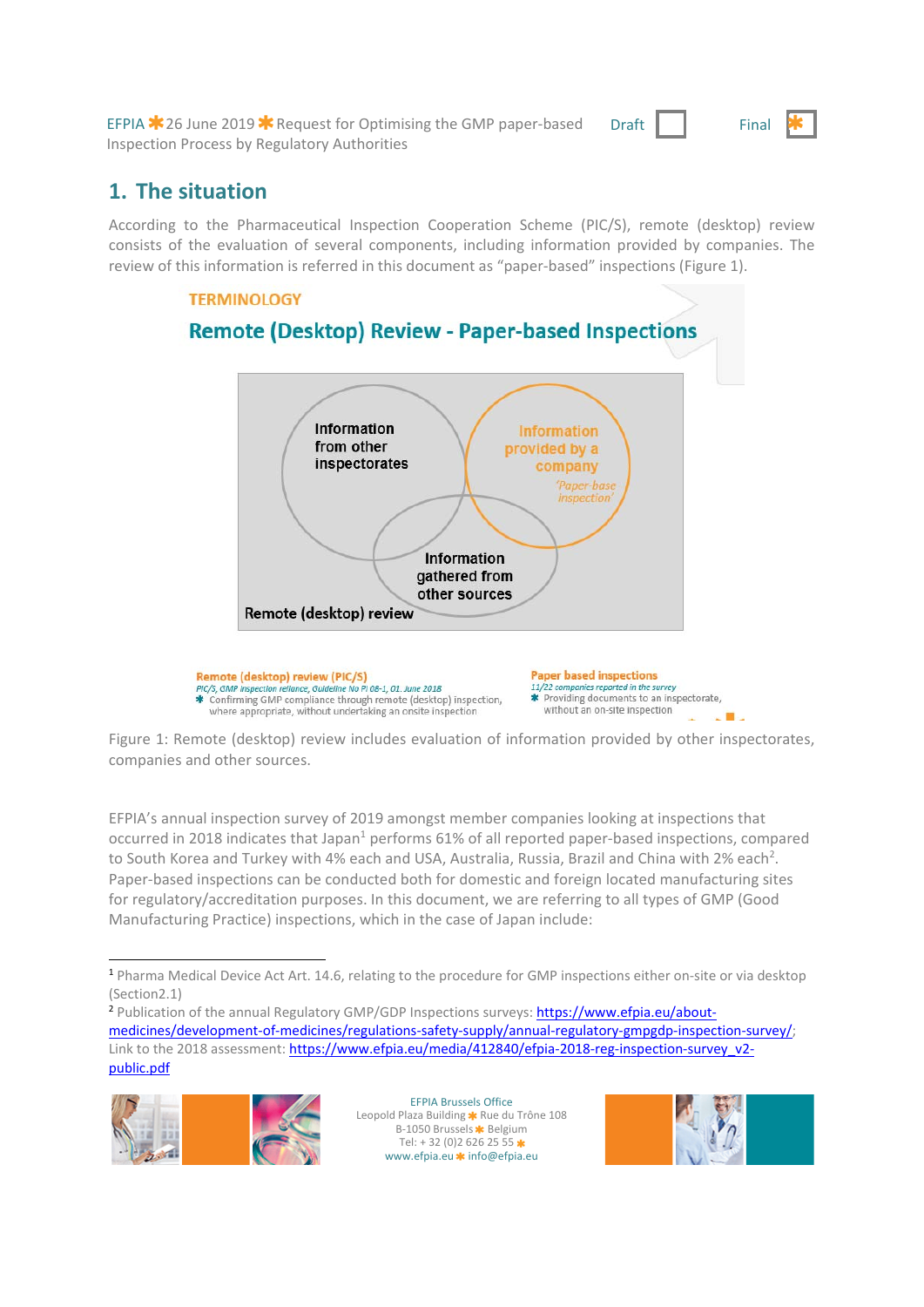EFPIA  $\ast$  26 June 2019  $\ast$  Request for Optimising the GMP paper-based Inspection Process by Regulatory Authorities



- Pre-approval GMP compliance inspections before a new drug application (NDA) is approved;
- Pre-approval GMP compliance inspections before a partial change application (PCA) is approved;
- Periodic GMP compliance inspections (every 5 years) for all products manufactured at a site for Japan;
- Site Accreditation (corresponds to a Manufacturing License; renewal every 5 years; subject to strict change control requirements).

Before starting an inspection there is paperwork required providing knowledge about the manufacturing site, the products and the Quality System at the site (e.g., as described in the Quality Manual<sup>3</sup>).

EFPIA appreciates that waivers are increasingly established for sites located in an MRA (Mutual Recognition Agreement) member country or in an MoU (Memorandum of Understanding) country for both on-site and paper-based inspections. For instance, to apply for a Periodic GMP Compliance Inspection, exemption from submission of further documents may be granted by providing a copy of the most recent GMP certificate or the certificate number to search for in EudraGMDP<sup>4</sup>. The submission of Product Quality Reviews (PQRs)<sup>5</sup> during the past two years is a standard requirement, but can also be exempted as explained above. The format of a Site Master File<sup>6</sup> can be used to provide certain information of manufacturing sites. However, EFPIA member companies report to the inspection survey that even if an MRA or MoU is applicable, additional paper documentation is requested by Japanese inspectors (33 paper-based and 5 onsite inspections in 2018 reported by 10 companies<sup>2</sup>).

The information required by the Japanese Pharmaceuticals and Medical Devices Agency, PMDA, is readily available by companies in line with harmonised requirements, e.g. by PIC/S, which Japan respects as a member country. However, this available information has a different format than needed for the completion of the forms for the paper‐based assessment. Some companies report that under certain circumstances it can take the time of one person and the involvement of about 10 additional experts for 5 full working days to convert the available information into the right format to fulfil regulatory expectation, without any obvious additional benefit to the quality of the data or to the information provided.

## **2. Proposal of the following points to consider for optimisation and harmonisation**

EFPIA ask the European Commission to seek a dialogue with their Japanese counterparts to raise awareness about the provision of information and communication for the paper‐based inspections and to find a solution to simplify and harmonise them. It is strongly believed that such simplification will not

<sup>&</sup>lt;sup>5</sup> PIC/S GMP Part 1 Chapter 1.10, equivalent to EUDRALEX Vol.4 (EU-GMP) Part I, chapter 1.10 <sup>6</sup> PIC/S procedure PIC/S PE008, equivalent to EUDRALEX Vol.4 (EU-GMP) Part III, document No SANCO/C8/AM/sl/ares(2010)1064603



4

EFPIA Brussels Office Leopold Plaza Building \* Rue du Trône 108 B-1050 Brussels **\*** Belgium Tel:  $+32(0)26262555$ \* www.efpia.eu \* info@efpia.eu



<sup>1</sup> <sup>3</sup> PIC/S GMP Part 1 Chapter 1.7, equivalent to EUDRALEX Vol.4 (EU-GMP) Part I, chapter 1.7

http://eudragmdp.ema.europa.eu/inspections/displayWelcome.do;jsessionid=63YcZBkj9L7oj2GFft2HOkLvY4IPYSM cY3N8lxP\_prdx3iSooIPq!‐1649922705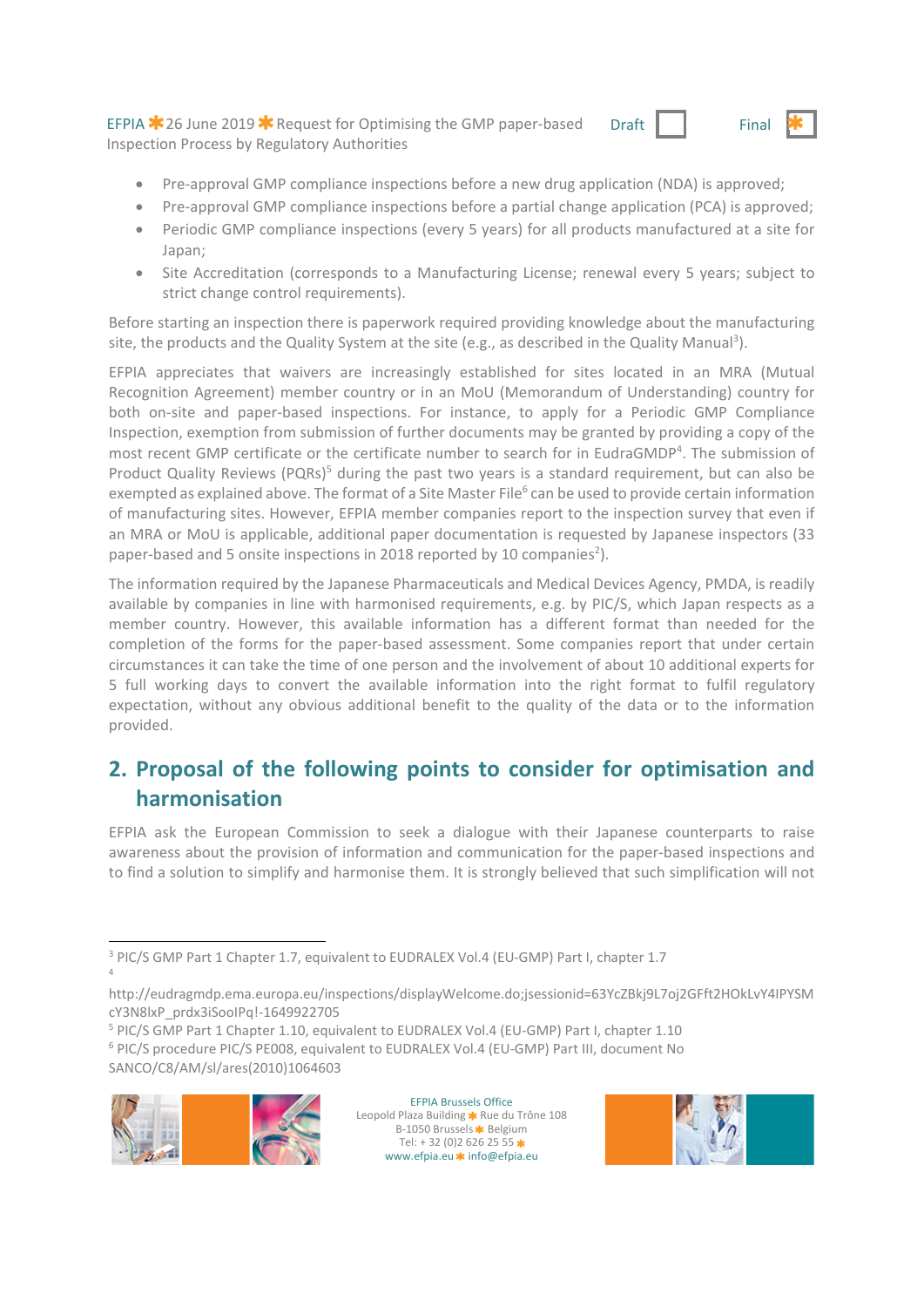EFPIA  $*$  26 June 2019  $*$  Request for Optimising the GMP paper-based Inspection Process by Regulatory Authorities



impose any risks on patients; on the contrary, it shall lead to eventual benefits for patients such as earlier access. EFPIA members suggest the following options for consideration:

#### **a. Reliance on available information**

We suggest that available GMP certificates that have been issued by recognised inspectorates, e.g. issued by countries, where the inspectorate is a PIC/S member, shall be accepted and replace the information package that companies otherwise have to compile. With this procedure, time and resources can be saved for both inspectors and companies.

To apply for a Periodic GMP Compliance Inspection (every 5 years) companies are requested to submit amongst others the following documentation: PQRs (issued during the past 2 years), Site Master File (SMF) if it includes any of the information required. If the site is located in an MRA member country or MoU member country, the submission of these documents can be waived by providing a GMP certificate or the certificate number to search for in EudraGMDP<sup>4</sup>. EFPIA support this approach and suggest applying similar waivers also for the other types of GMP inspection/accreditation.

### **b. Optimisation of forms**

A practical solution to simplify the filling of the forms for paper-based inspections is, for instance, to add the opportunity to use existing recognized formats (e.g. Site Master File; SMF). This means that Japanese inspectors would still receive all information as required, but time and resources can be re‐ allocated as re‐formatting available information is omitted. Potential differences in terminology could be overcome by using harmonised definitions as agreed e.g. by PIC/S.

### **c. Focus on domestic inspections and on sites previously never inspected**

Paper-based inspections are currently a routine step in enhancing the efficiency of GMP inspections. They often can substitute on‐site inspections and thus avoid duplication of inspections. However, EFPIA suggest that under the EU-Japan GMP MRA, both parties should prioritise domestic inspections, which could then be relied upon by the other party and would make repeated inspections unnecessary. The resources can be used to inspect sites, which have not been inspected by another authority before. By sharing knowledge on their domestic and foreign inspections both parties will benefit from the increased amount of information on more manufacturing sites in total. In line with this proposal, GMP inspections would be performed on a manufacturing site basis, instead of a product-basis, as it is done today. If this new system is introduced, the total number of inspections will be reduced and resources saved.

Such harmonisation of GMP inspection procedures can be adopted in the sense of the scope of the recently broadened GMP MRA between the EU and Japan even as they are not explicitly mentioned. EFPIA member companies suggest that optimising the process would be a win-win for the Japanese authorities and industry, as it will make the processes more robust by avoiding sources of mistakes that might occur by re‐entering available information in modified formats into forms, and enable the best use of resources for inspectors, who do not need to re-evaluate information that has already been checked and approved.



EFPIA Brussels Office Leopold Plaza Building \* Rue du Trône 108 B-1050 Brussels **\*** Belgium Tel:  $+32(0)26262555$ \* www.efpia.eu \* info@efpia.eu